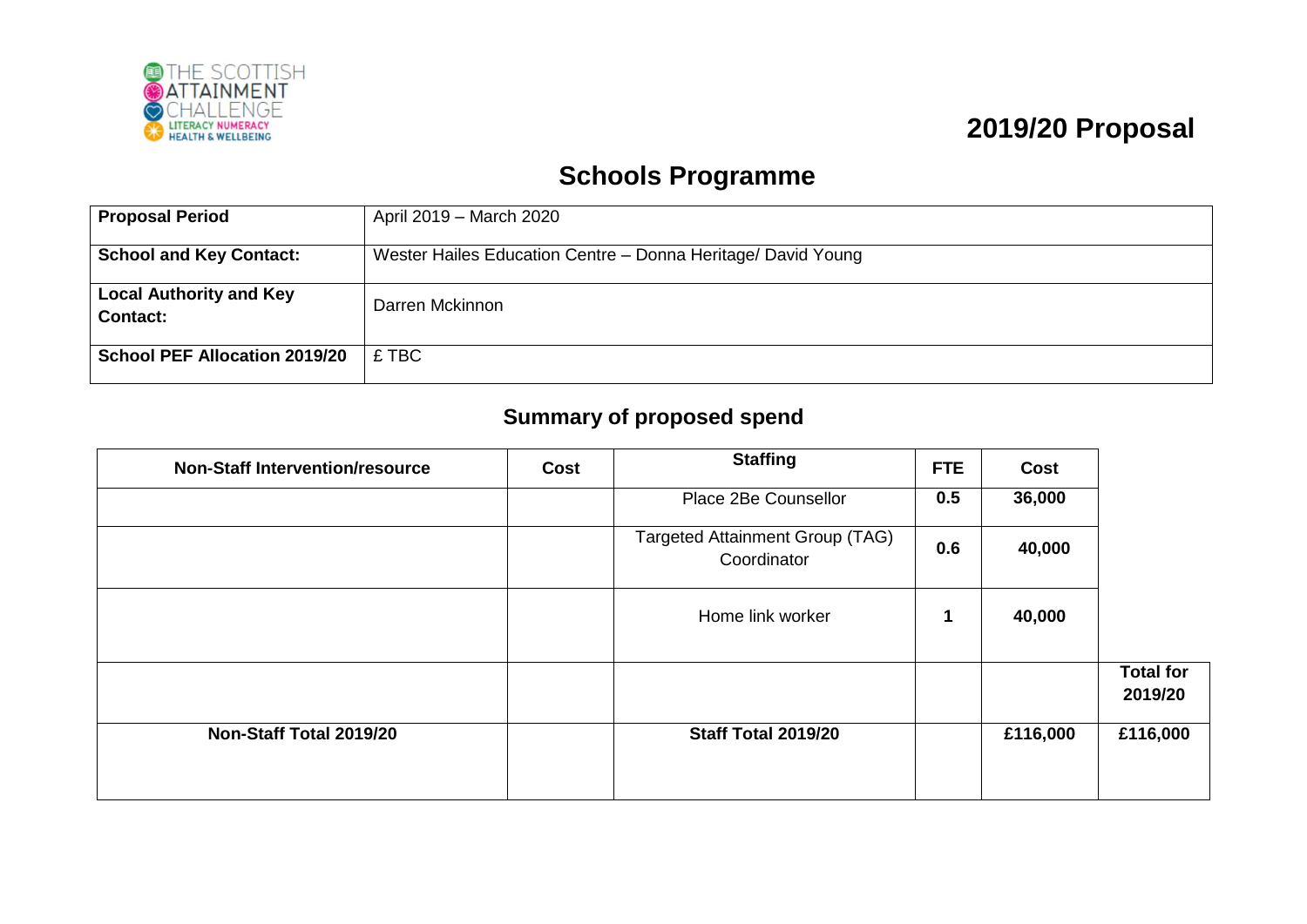| <b>PEF total</b>        | <b>£TBC</b> | <b>£TBC</b> |
|-------------------------|-------------|-------------|
|                         |             |             |
| <b>Total SP and PEF</b> |             | <b>£TBC</b> |

## **Alignment with PEF**

Please explain in no more than 250 words how these proposed activities - funded by the Schools Programme – complement your planned use of PEF.

The Schools Programme and PEF have enabled us to embed the desired practice issues and practice issues since its inception in 2016/17. Throughout this 3-year period our (institutional) learning has grown to meet the needs of community, families and ultimately pupils. The school has adapted and changed practice and our data sets in Insight, exclusion, participation and attendance should continue to show positive signs in August 2019. The next phase for our school improvement and attainment 'journey' is two fold:-

1) To meet the needs of pupils who have barriers to achieving in school because of attendance, dysfunction or mental health issues.

2) To raise attainment of our pupils by going beyond the 'norm'.

Our PEF planning will complement our School Programme, by further enhancing opportunities for our pupils inside school with more Creative ICT and L&T experiences and increased out of school opportunities such as Outward Bound and S1-S3 Activities week.

PEF funding will also support resources needed by our home link worker for the nurture drop in room. e.g. uniform, food, drink etc.

We hope these different approaches will help to raise school attendance, participation and engagement as well as giving the pupils increased confidence and more motivated learning.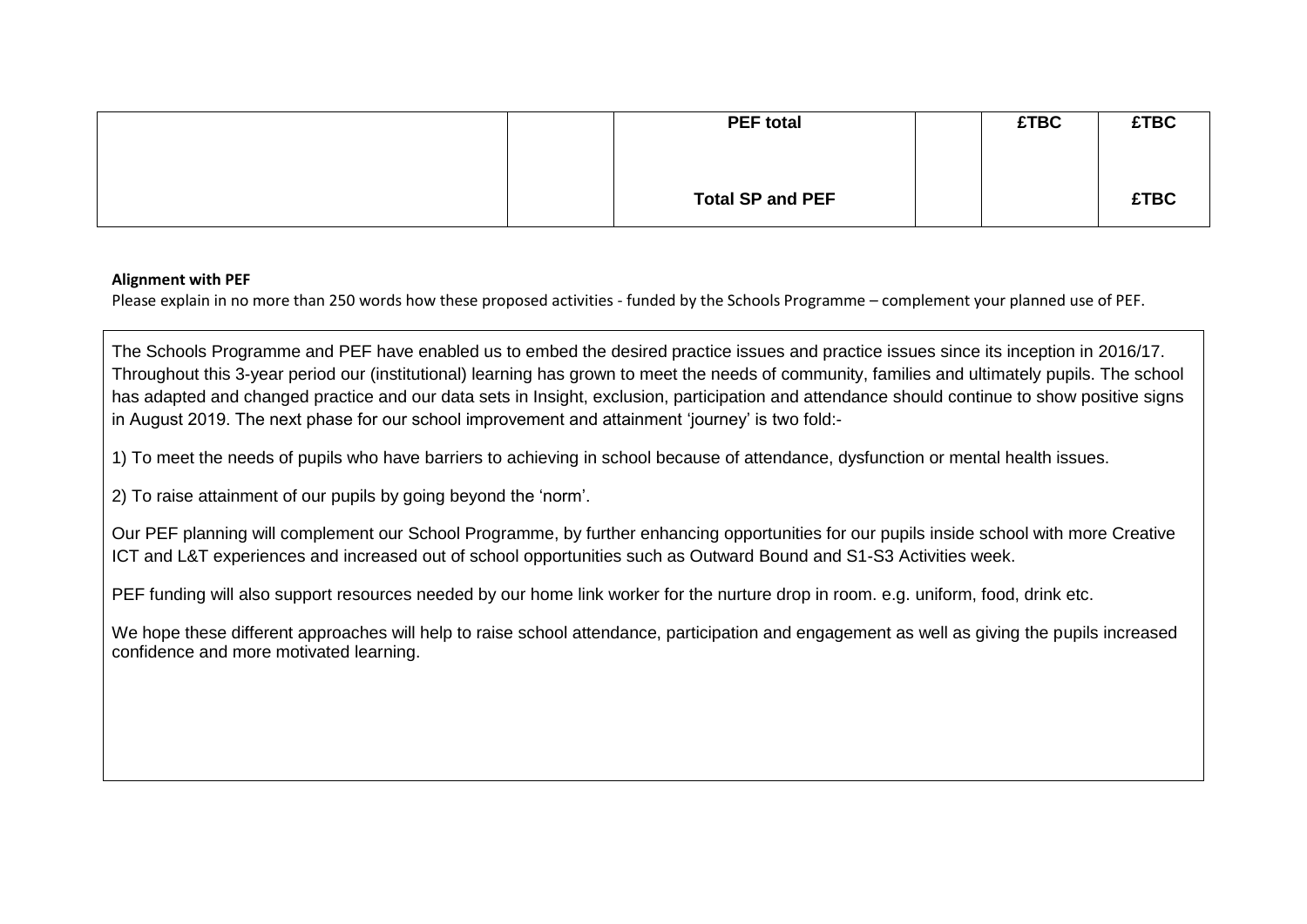| <b>Outcomes and Measures</b>                                                                                                                                                                                                                                                                                                                                                                                                                                                                                                                                                                                                                                                                                     | <b>Intervention Description</b><br>New Interventions - description and clear<br>rational<br>Continuing Interventions - name and brief<br>progress update<br>Max 200 words                                                                                                                                                                                                                                                                                                                                                                                                                                                                                                                                | Literacy | Intervention<br><b>Theme</b><br>Numeracy | HWB          | Learning &<br>Teaching | Organiser<br>Leadership | Family &<br>Communities | School generated | <b>Type of</b><br>intervention<br>Partnership/charity | Commercial Resource | Consultant | Continuation<br>of 2018/19<br>Plans<br>$\prec$<br>$\mathsf{Q}$<br>$\vec{z}$ | <b>Anticipated Impact</b><br>To be completed at Mid Year Stage | <b>Actual Impact</b><br>To be completed at End of Year<br>(September 2020) |
|------------------------------------------------------------------------------------------------------------------------------------------------------------------------------------------------------------------------------------------------------------------------------------------------------------------------------------------------------------------------------------------------------------------------------------------------------------------------------------------------------------------------------------------------------------------------------------------------------------------------------------------------------------------------------------------------------------------|----------------------------------------------------------------------------------------------------------------------------------------------------------------------------------------------------------------------------------------------------------------------------------------------------------------------------------------------------------------------------------------------------------------------------------------------------------------------------------------------------------------------------------------------------------------------------------------------------------------------------------------------------------------------------------------------------------|----------|------------------------------------------|--------------|------------------------|-------------------------|-------------------------|------------------|-------------------------------------------------------|---------------------|------------|-----------------------------------------------------------------------------|----------------------------------------------------------------|----------------------------------------------------------------------------|
| <b>Outcomes</b><br><b>Short</b><br>Identify and share mental health<br>$\bullet$<br>indicators for all pupils.<br>Support targeted pupil groups in<br>new cohorts.<br>Improved attendance for groups<br>$\bullet$<br>identified<br>Baseline/SNSA and teacher<br>judgement of literacy and<br>numeracy scores improve<br>throughout session 19-20<br><b>Medium</b><br>Remove stigmas, opinions and<br>$\bullet$<br>perceptions around mental<br>health through the work of our<br>pupil champions and<br>ambassadors.<br>Average attendance across the<br>$\bullet$<br>identified groups are measured<br>monthly and termly.<br>Staff capacity is increased<br>$\bullet$<br>through CPD sessions and<br>workshops | <b>Intervention 1- Mental Health</b><br>Provision - based in school 2.5<br>days a week -<br>A- Develop a Whole school<br>(Cluster) HWB strategy.<br><b>B- Provide 1-1 Counselling for</b><br>our targeted group - we have<br>identified 12 pupils in our<br>current cluster P7, 8 pupils<br>within S1, 9 in S2 who are<br>displaying trauma like<br>behaviours in day-to-day<br>practice.<br>C- Support our staff - including<br>relevant CLPL support for<br>working with pupils and<br>access to services for their<br>own HWB.<br>D- Train a small group of staff<br>and pupils to become pupil<br><b>HWB champions and staff</b><br>ambassadors to support the<br>HWB strategy across the<br>school. |          |                                          | $\checkmark$ | $\checkmark$           |                         | ✓                       |                  |                                                       |                     | ✓          | $\mathsf{N}$                                                                |                                                                |                                                                            |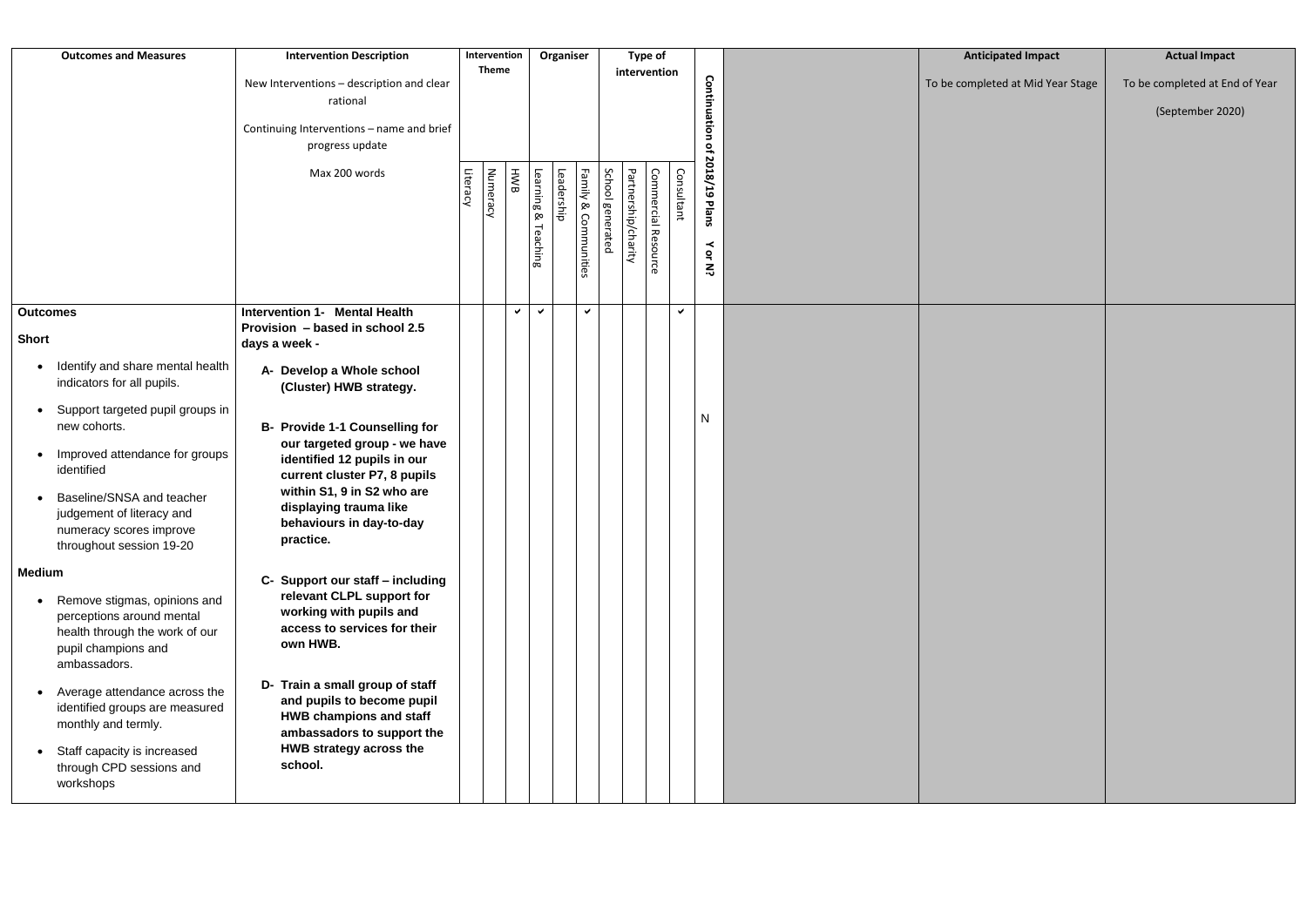| Long            |                                                                                                    |
|-----------------|----------------------------------------------------------------------------------------------------|
| $\bullet$       | Improved wellbeing for                                                                             |
|                 | identified pupils                                                                                  |
| $\bullet$       | Increased attainment for<br>identified pupils at key<br>benchmarks of                              |
|                 | Breadth - 5 qualifications or<br>more by S4<br>Literacy and Numeracy<br><b>Total Tariff points</b> |
| $\bullet$       | At exit point of school there are<br>improved positive and<br>sustained destinations for           |
|                 | identified pupils.                                                                                 |
| <b>Measures</b> |                                                                                                    |
|                 | Stakeholder questionnaires - pupil,<br>parents, Place2BE and teaching staff.                       |
|                 | Direct observations                                                                                |
|                 | <b>CLPL</b> sessions                                                                               |
|                 | Attendance statistics                                                                              |
|                 | Participation statistics                                                                           |
| sustained       | Positive Destinations - initial and                                                                |
|                 |                                                                                                    |
|                 |                                                                                                    |
|                 |                                                                                                    |
|                 |                                                                                                    |
|                 |                                                                                                    |
|                 |                                                                                                    |
|                 |                                                                                                    |
|                 |                                                                                                    |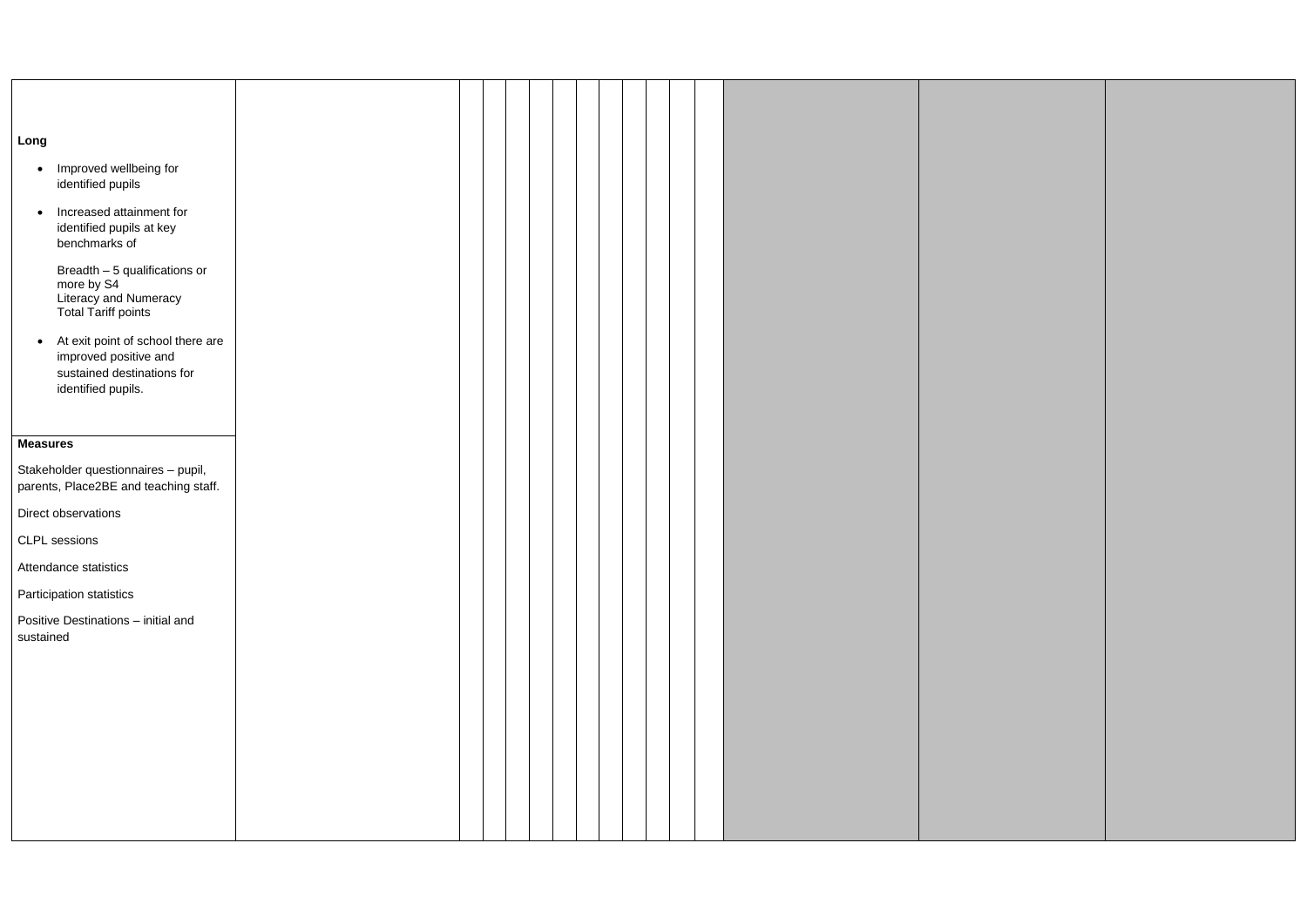| <b>Outcomes</b>                                                                                                                                                                                                                                                                                                                                                                                                   | <b>Intervention 2 - Targeted Attainment</b><br><b>Group (TAG) Coordinator (this</b><br>intervention is closely linked to<br>intervention 3 where the home<br>worker will link with the families of<br>the targeted pupils - see relevant<br>outcomes for intervention 3) | $\checkmark$ | $\checkmark$ | ✔ | ✔ | ✔ |  | ✔ | N |  |
|-------------------------------------------------------------------------------------------------------------------------------------------------------------------------------------------------------------------------------------------------------------------------------------------------------------------------------------------------------------------------------------------------------------------|--------------------------------------------------------------------------------------------------------------------------------------------------------------------------------------------------------------------------------------------------------------------------|--------------|--------------|---|---|---|--|---|---|--|
| <b>Intervention A</b><br><b>Short</b><br>• 10 S1 pupils will improve<br>attendance by 20% (1 day per<br>week)<br>10 S2 pupils will improve<br>$\bullet$<br>attendance by 20% (1 day per<br>week)<br>10 S3 pupils will improve<br>$\bullet$<br>attendance by 20% (1 day per<br>week)                                                                                                                               | A. Support targeted groups of<br>pupils in S1-S3 to achieve<br>appropriate BGE Literacy and<br>Numeracy levels.                                                                                                                                                          |              |              |   |   |   |  |   |   |  |
| <b>Medium</b><br>Maintain pupil attendance - for<br>$\bullet$<br>each of the S1 - S3 targeted<br>pupils<br>Increased levels of engagement<br>for each pupil group.<br>Increased levels of confidence<br>$\bullet$<br>& enjoyment for each pupil<br>group.<br>Long<br>Literacy and Numeracy - CEC<br>$\bullet$<br>'stretch' targets of pupils<br>achieving 3rd level or better are<br>achieved for the TAG pupils. |                                                                                                                                                                                                                                                                          |              |              |   |   |   |  |   |   |  |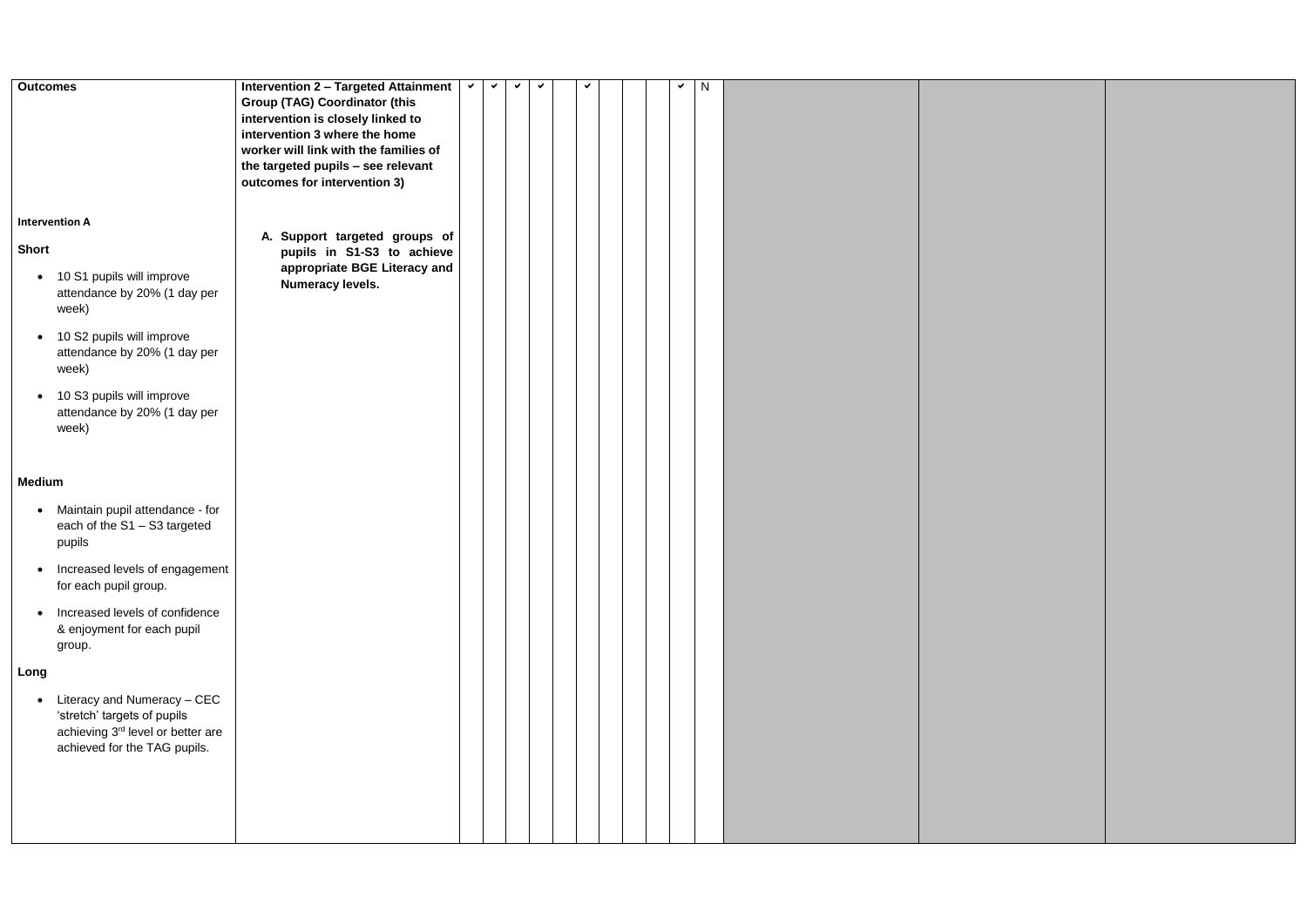|                           | <b>Intervention B</b>                                                                                                |                                                                                                                                      |  |  |  |  |  |  |  |
|---------------------------|----------------------------------------------------------------------------------------------------------------------|--------------------------------------------------------------------------------------------------------------------------------------|--|--|--|--|--|--|--|
| <b>Short</b><br>$\bullet$ | 10 S4 pupils are attending at<br>least 50 % of their allocated<br>Tag provision.                                     | B. Support targeted groups of<br>pupils in S4 to achieve<br>appropriate<br>Literacy<br>and<br>Numeracy levels and SQA<br>benchmarks. |  |  |  |  |  |  |  |
| <b>Medium</b>             |                                                                                                                      |                                                                                                                                      |  |  |  |  |  |  |  |
| $\bullet$                 | Pupil engagement is increased.                                                                                       |                                                                                                                                      |  |  |  |  |  |  |  |
| $\bullet$                 | Pupils confidence and<br>enthusiasm is increased.                                                                    |                                                                                                                                      |  |  |  |  |  |  |  |
| Long                      |                                                                                                                      |                                                                                                                                      |  |  |  |  |  |  |  |
| $\bullet$                 | TAG pupils will achieve a<br>minimum N3 Literacy and<br>Numeracy level 3.                                            |                                                                                                                                      |  |  |  |  |  |  |  |
| $\bullet$                 | TAG pupils will attain key<br>benchmarks by S4                                                                       |                                                                                                                                      |  |  |  |  |  |  |  |
|                           | 5 @ level 3 - 100%                                                                                                   |                                                                                                                                      |  |  |  |  |  |  |  |
|                           | 5@ level 4 - 60%                                                                                                     |                                                                                                                                      |  |  |  |  |  |  |  |
| $\bullet$                 | TAG pupils will achieve<br>additional awards and increase<br>Tariff scores.                                          |                                                                                                                                      |  |  |  |  |  |  |  |
| $\bullet$                 | Positive and sustained<br>destinations are achieved for all<br>TAG pupils from initial capture<br>to follow through. |                                                                                                                                      |  |  |  |  |  |  |  |
|                           |                                                                                                                      |                                                                                                                                      |  |  |  |  |  |  |  |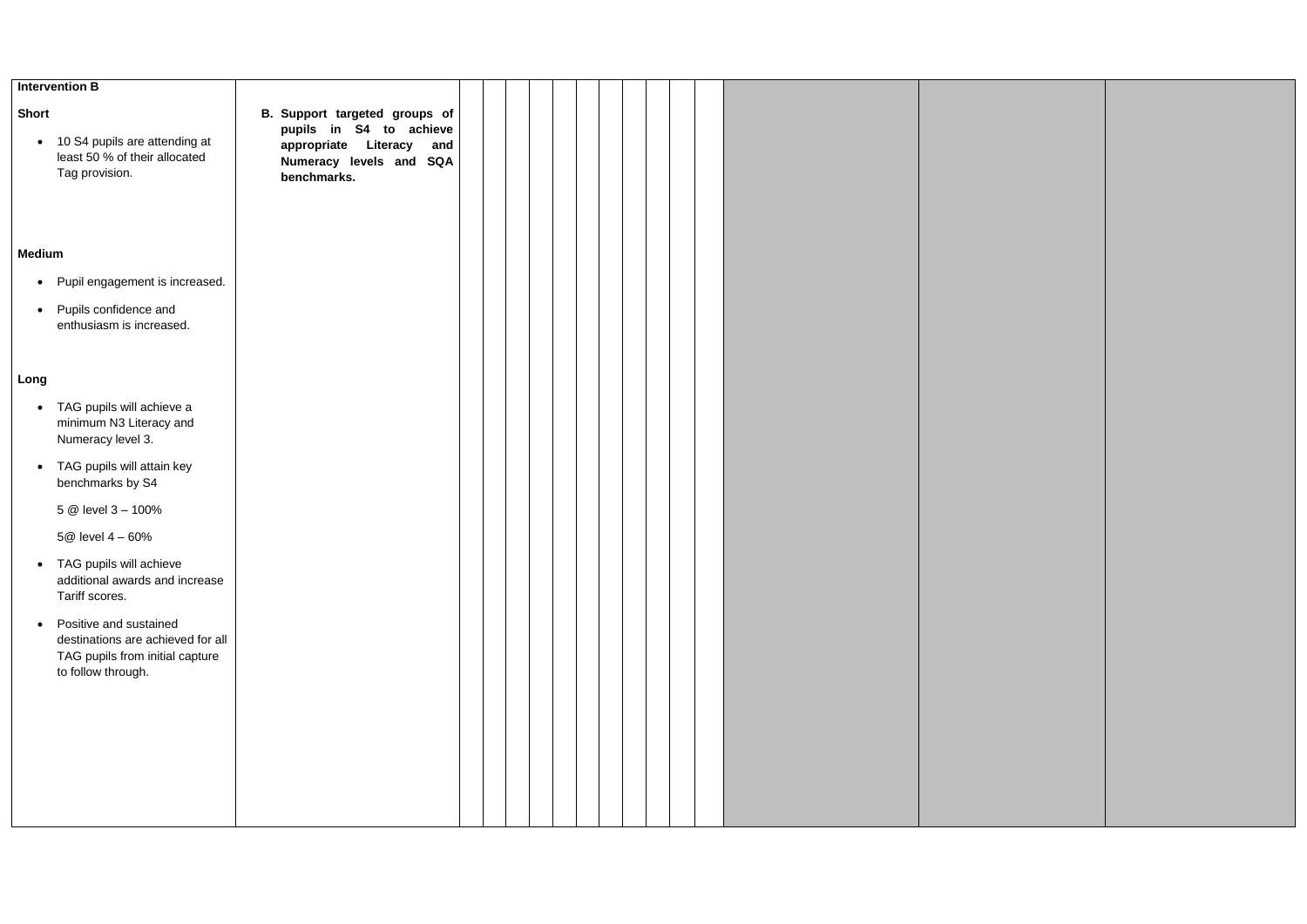| <b>Measures</b>                                           |  |  |  |  |  |  |  |
|-----------------------------------------------------------|--|--|--|--|--|--|--|
| Insight data -5@ benchmarks and<br>positive destinations. |  |  |  |  |  |  |  |
| Attendance data                                           |  |  |  |  |  |  |  |
| Measure of Engagement - Leuvens<br>scale                  |  |  |  |  |  |  |  |
| Confidence and enjoyment survey                           |  |  |  |  |  |  |  |
|                                                           |  |  |  |  |  |  |  |
|                                                           |  |  |  |  |  |  |  |
|                                                           |  |  |  |  |  |  |  |
|                                                           |  |  |  |  |  |  |  |
|                                                           |  |  |  |  |  |  |  |
|                                                           |  |  |  |  |  |  |  |
|                                                           |  |  |  |  |  |  |  |
|                                                           |  |  |  |  |  |  |  |
|                                                           |  |  |  |  |  |  |  |
|                                                           |  |  |  |  |  |  |  |
|                                                           |  |  |  |  |  |  |  |
|                                                           |  |  |  |  |  |  |  |
|                                                           |  |  |  |  |  |  |  |
|                                                           |  |  |  |  |  |  |  |
|                                                           |  |  |  |  |  |  |  |
|                                                           |  |  |  |  |  |  |  |
|                                                           |  |  |  |  |  |  |  |
|                                                           |  |  |  |  |  |  |  |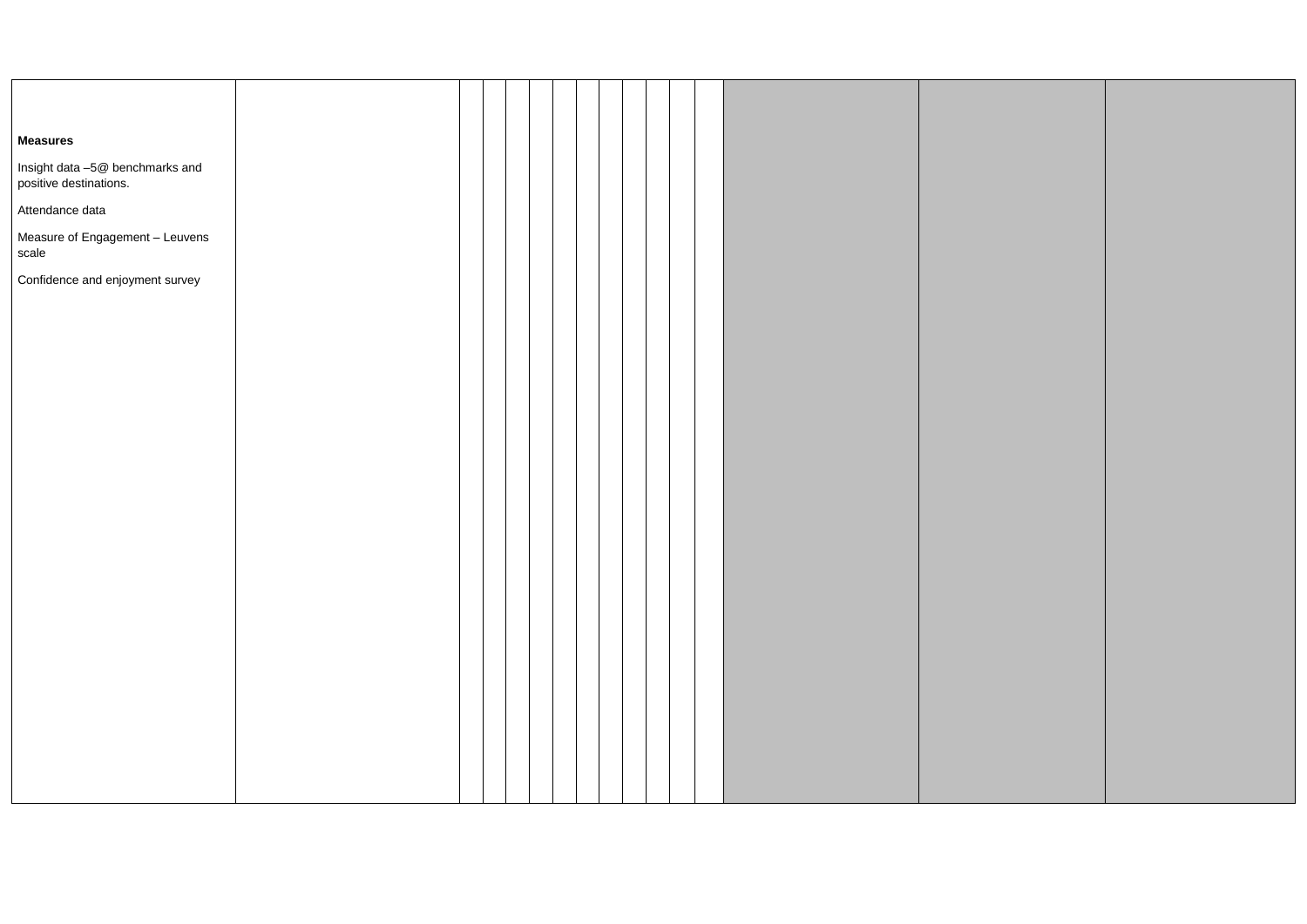| <b>Outcomes</b>                                                                                                                                      |                                                                                                                                             | ✔ | ✔ | ✔ | ✔ | ✔ |  | ✓ |   |  |
|------------------------------------------------------------------------------------------------------------------------------------------------------|---------------------------------------------------------------------------------------------------------------------------------------------|---|---|---|---|---|--|---|---|--|
| <b>Intervention A</b>                                                                                                                                | Intervention 3 - Home link worker                                                                                                           |   |   |   |   |   |  |   |   |  |
| <b>Short-Term</b>                                                                                                                                    |                                                                                                                                             |   |   |   |   |   |  |   |   |  |
| 50 % of the targeted families<br>$\bullet$<br>are beginning to establish trust<br>and confidence in engaging<br>with the school.                     | A. Support targeted groups of<br>pupils/parents in S1-S4 who<br>have barriers to their children<br>attending and/or achieving at<br>school. |   |   |   |   |   |  |   |   |  |
| <b>Medium-Term</b>                                                                                                                                   |                                                                                                                                             |   |   |   |   |   |  |   |   |  |
| 20 % increase in school<br>$\bullet$<br>attendance for targeted pupils.<br>(linked with intervention 2 -<br>TAG co-ordinator)                        |                                                                                                                                             |   |   |   |   |   |  |   |   |  |
| 25 % of parents report<br>$\bullet$<br>increased understanding and<br>awareness of how to access a<br>wider range of services.                       |                                                                                                                                             |   |   |   |   |   |  |   |   |  |
| 25 % targeted parents have a<br>$\bullet$<br>better understanding and<br>increased confidence on how to<br>support their childs learning at<br>home. |                                                                                                                                             |   |   |   |   |   |  |   | N |  |
| Increased engagement<br>between home and school for<br>the targeted families.                                                                        |                                                                                                                                             |   |   |   |   |   |  |   |   |  |
| Long-Term                                                                                                                                            |                                                                                                                                             |   |   |   |   |   |  |   |   |  |
| 100% of pupils achieving TAG<br>$\bullet$<br>benchmarks.(linked with<br>intervention 2)                                                              |                                                                                                                                             |   |   |   |   |   |  |   |   |  |
| 100% targeted parents are<br>٠<br>actively supporting their childs<br>learning.                                                                      |                                                                                                                                             |   |   |   |   |   |  |   |   |  |
|                                                                                                                                                      |                                                                                                                                             |   |   |   |   |   |  |   |   |  |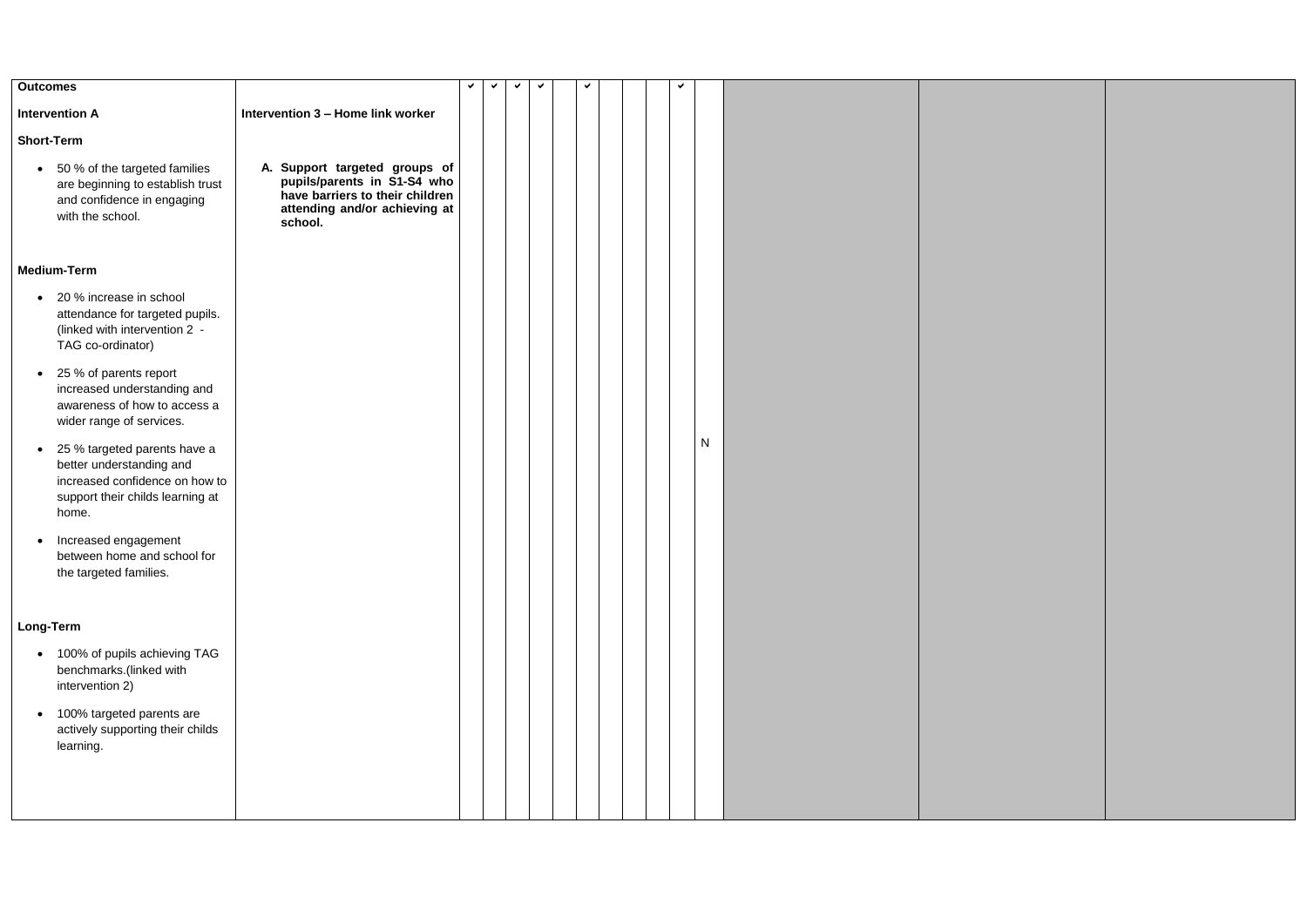| <b>Intervention B</b>                                                                                                                                                                |                                                                                                             |  |  |  |  |  |
|--------------------------------------------------------------------------------------------------------------------------------------------------------------------------------------|-------------------------------------------------------------------------------------------------------------|--|--|--|--|--|
| <b>Short-Term</b>                                                                                                                                                                    | B. Run the Daily Nurture drop in                                                                            |  |  |  |  |  |
| Pupils are aware there is a safe<br>$\bullet$<br>space to attend in the morning if<br>they are not ready for school for<br>a variety of reasons, e.g. lack of<br>food, uniform, HWB. | room that will support pupils<br>who are not prepared for the<br>day.<br>(universal<br>school<br>provision) |  |  |  |  |  |
| <b>Medium-Term</b>                                                                                                                                                                   |                                                                                                             |  |  |  |  |  |
| Increased numbers of pupils<br>$\bullet$<br>attending registration                                                                                                                   |                                                                                                             |  |  |  |  |  |
| 25% decrease in whole school<br>referrals                                                                                                                                            |                                                                                                             |  |  |  |  |  |
| <b>Long-Term</b>                                                                                                                                                                     |                                                                                                             |  |  |  |  |  |
| Increased whole school<br>attendance                                                                                                                                                 |                                                                                                             |  |  |  |  |  |
| Increased whole school<br>punctuality.                                                                                                                                               |                                                                                                             |  |  |  |  |  |
| 50 % decrease in whole school<br>referrals                                                                                                                                           |                                                                                                             |  |  |  |  |  |
| Decrease in school exclusions                                                                                                                                                        |                                                                                                             |  |  |  |  |  |
| Pupils report more positively on<br>key HWB indicators (eg a rise in<br>pupils reporting that they feel<br>safe in school.)                                                          |                                                                                                             |  |  |  |  |  |
| <b>Measures</b>                                                                                                                                                                      |                                                                                                             |  |  |  |  |  |
| Professional dialogue to identify target<br>families                                                                                                                                 |                                                                                                             |  |  |  |  |  |
| Pupil evaluations                                                                                                                                                                    |                                                                                                             |  |  |  |  |  |
| Parent evaluations                                                                                                                                                                   |                                                                                                             |  |  |  |  |  |
| Staff evaluations                                                                                                                                                                    |                                                                                                             |  |  |  |  |  |
| Attendance & lates records of targeted<br>pupils.                                                                                                                                    |                                                                                                             |  |  |  |  |  |
| Attainment data of targeted pupils                                                                                                                                                   |                                                                                                             |  |  |  |  |  |
| Surveys and questionnaires before and                                                                                                                                                |                                                                                                             |  |  |  |  |  |